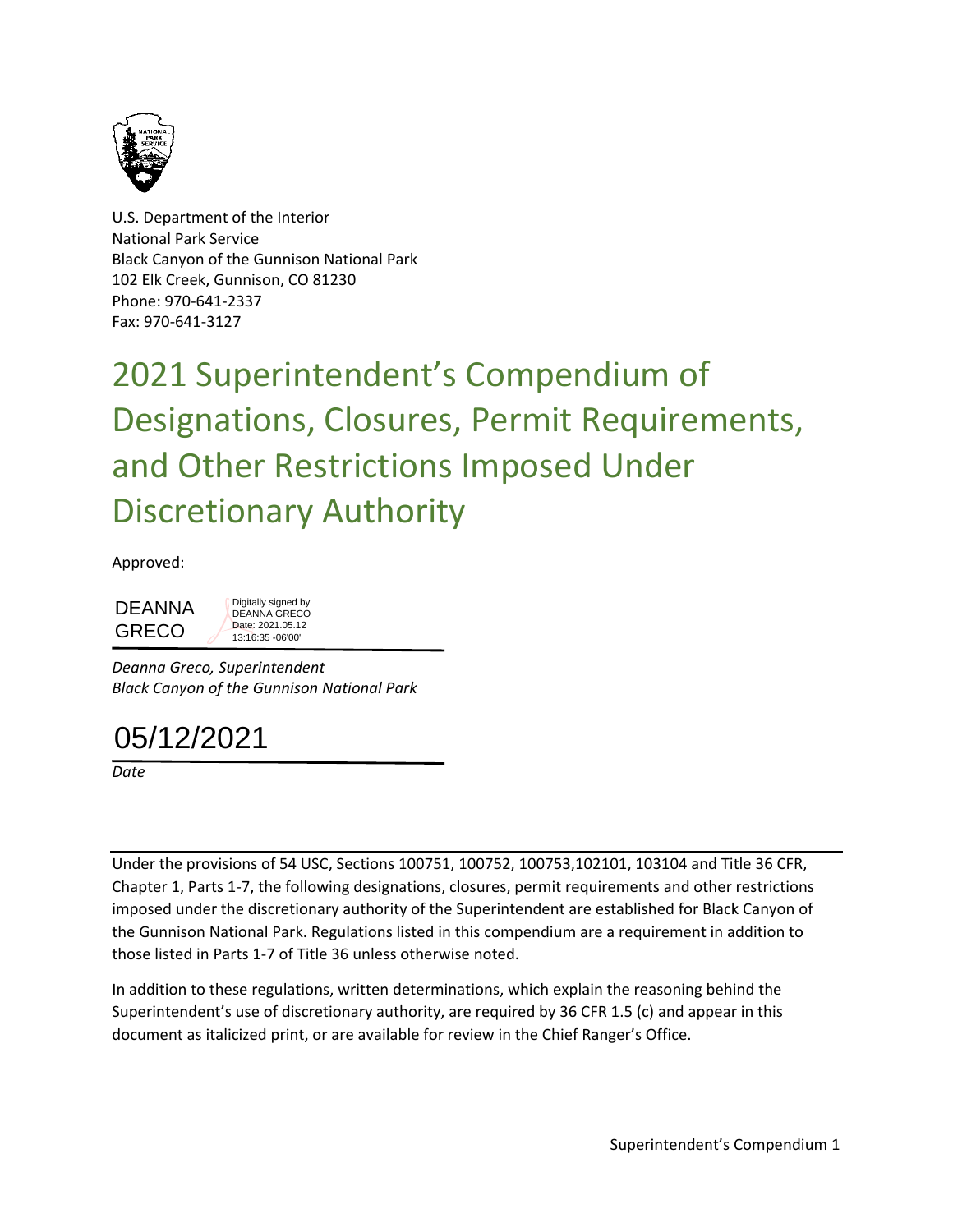# **Table of Contents**

| 36 CFR §1.5 - Visiting Hours, Public Use Limits, Closures, and Area Designations for Specific Use or |    |
|------------------------------------------------------------------------------------------------------|----|
| Activities                                                                                           | 3  |
| 36 CFR §1.6 - Activities That Require a Permit                                                       | 6  |
| 36 CFR §2 - Resource Protection, Public Use, and Recreation                                          | 8  |
| 36 CFR §2.1 - Preservation of Natural, Cultural and Archeological Resources                          | 8  |
| 36 CFR §2.2 - Wildlife Protection                                                                    | 8  |
| 36 CFR §2.3 - Fishing                                                                                | 8  |
| 36 CFR §2.4 - Weapons, Traps, and Nets                                                               | 9  |
| 36 CFR §2.10 - Camping and Food Storage                                                              | 9  |
| 36 CFR §2.14 - Sanitation and Refuse                                                                 | 10 |
| 36 CFR §2.15 - Pets                                                                                  | 10 |
| 36 CFR §2.16 - Horses and Pack Animals                                                               | 10 |
| 36 CFR §2.18 - Snowmobiles                                                                           | 11 |
| 36 CFR §2.22 - Property                                                                              | 11 |
| 36 CFR §2.23 - Recreation Fees                                                                       | 11 |
| 36 CFR §3.8 - What Vessel Operations are Prohibited?                                                 | 12 |
| 36 CFR §4.11 - Vehicle Load, Weight, and Size Limits                                                 | 12 |
| 36 CFR §4.30 - Bicycles                                                                              | 12 |
| 36 CFR §5.5 - Commercial Photography                                                                 | 12 |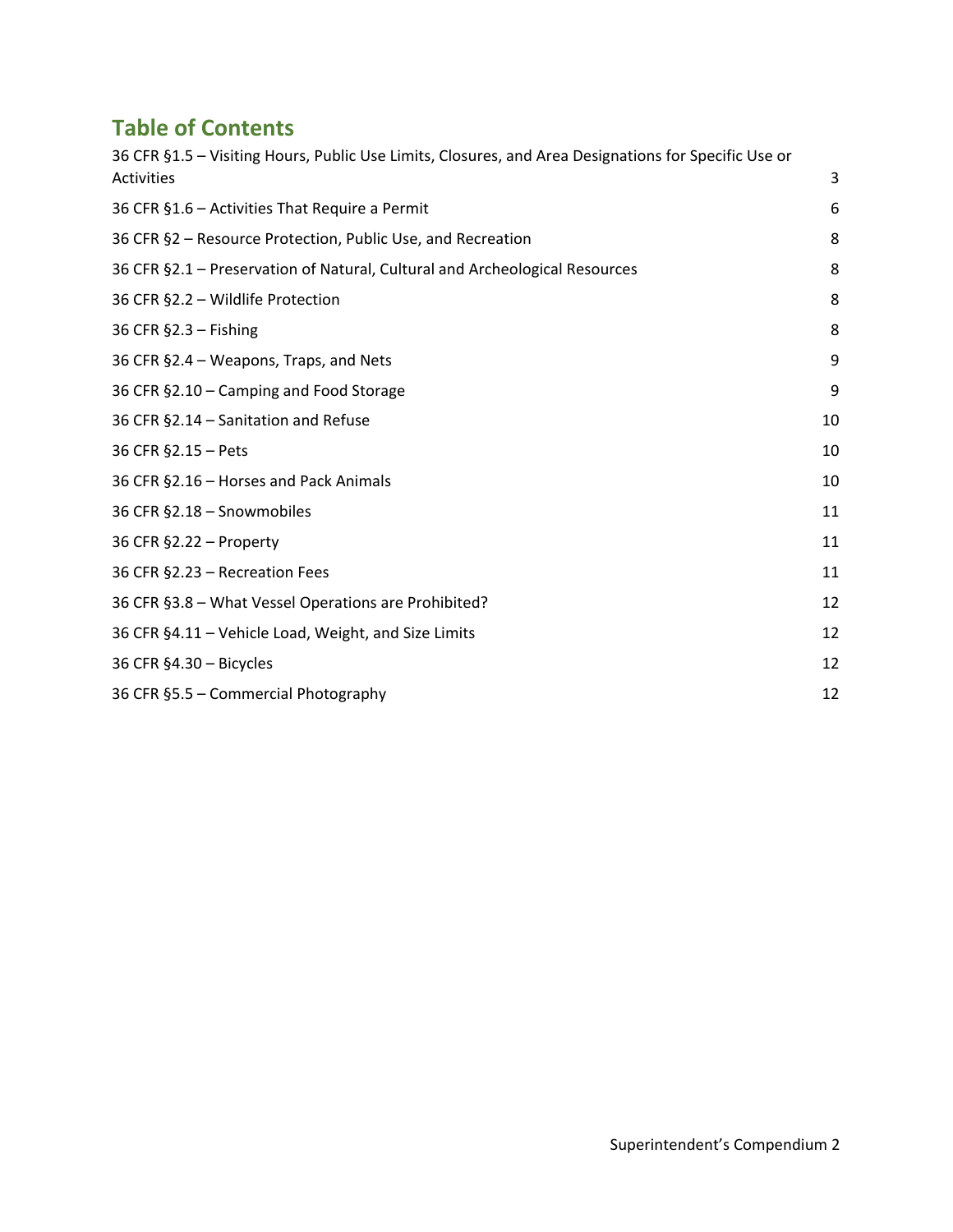# <span id="page-2-0"></span>**36 CFR §1.5 – Visiting Hours, Public Use Limits, Closures, and Area Designations for Specific Use or Activities**

**(a)(1) The following visiting hours and public use limits are established for all or for the listed portions of the park, and the following closures are established for all or a portion of the park to all public use or to a certain use or activity:**

*Visiting Hours* (Not applicable)

### *Public Use Limits*

See 36 CFR 1.6

### *Closures*

The following areas are closed to all public entry to protect the privacy of residents, to reduce the hazards of associated public use in maintenance and service areas, and to protect government equipment and facilities:

### **Year-round Closures:**

- South Rim maintenance yard and residential area
- Pulpit Rock concession water tank and associated service area
- North Rim residence and related service facilities, including the generator building, solar panels, propane tank and water tank
- North Rim Campground water tank
- East Portal cable car (property of USGS)
- Park roads and buildings are subject to temporary closures at any time for visitor safety
- Rappelling, bungee jumping or other similar activities are not permitted from any man-made structures for visitor safety and to avoid conflict with other visitor groups.
- Possession and use of glass food and beverage containers are prohibited in the wilderness to reduce risk of broken glass hazards to humans and wildlife.

### **Seasonal Closure:**

Per Superintendent's order based upon sufficient snow accumulation, the South Rim drive west of the South Rim Visitor Center at Gunnison Point and the North Rim drive will be closed to motorized vehicular traffic at the Park boundary.

### Mines:

Definition: For management purposes, Black Canyon of the Gunnison National Park defines mine as any anthropogenic feature excavated for the purpose of mineral extraction. This definition includes adits, shafts, pits, tunnels, prospects, and tailings piles associated with mining.

Because of their sensitive and sometimes dangerous nature, public presence, use, and access in all mines, as defined above, is prohibited except for individuals with special, written permission from the Superintendent to conduct research or administrative business in the mine. 36 CFR § 1.5 (a)(2).

*Determination: This restriction is necessary to protect human health and safety, unrecorded features, archaeological resources, and wildlife habitat.*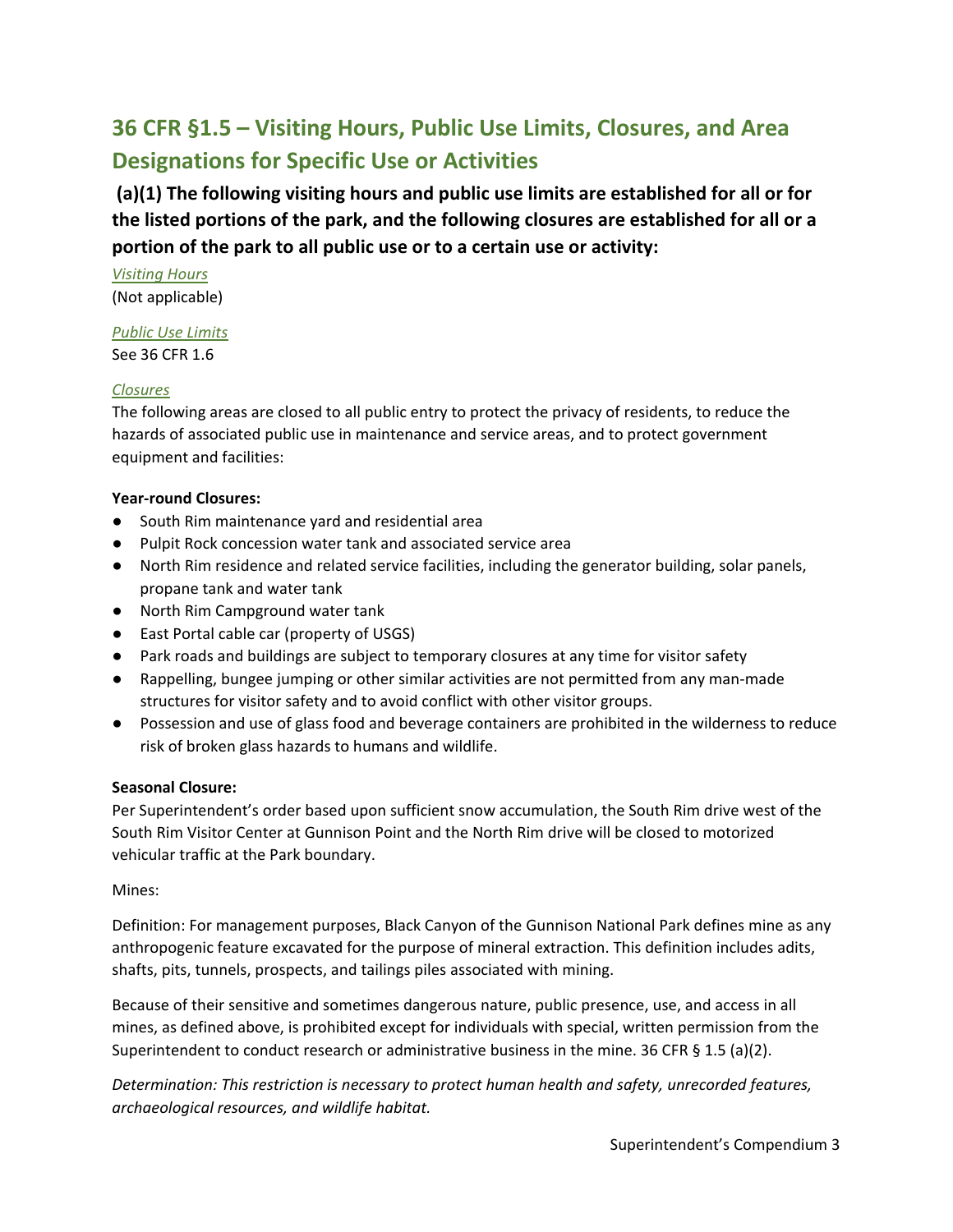### **Specialized Closures:**

From March 15, 2021 through July 15, 2021, the following areas are closed to all public use: Serpent Point and adjacent walls within one-half mile, including the area above the listed wall(s) from the canyon edge extending for 50 feet away from the canyon. Climbing routes included in this closure are: East Arete, Southern Arete, West Arete, Forrest Walker, Journey through Mirkwood, Stratosfear, and The Dragon.

*Determination: While the American Peregrine Falcon was delisted from the Endangered Species list in 1999, they continue to be protected under the Migratory Bird Treaty Act, as well as other federal and state laws. The peregrine is a Colorado State Special Concern Species and a native Species of Management Concern for BLCA and CURE. Because American Peregrine Falcons are a species of special concern for the state of Colorado and the NPS, NPS has determined that the continued monitoring to provide additional evaluation of the population recovery, particularly in light of continued presence and effects of persistent chemical compounds in the environment, is warranted.*

### **Use of Unmanned Aircraft**

**Definition: The term "unmanned aircraft" means a device that is used or intended to be used for flight in the air without the possibility of direct human intervention from within or on the device, and the associated operational elements and components that are required for the pilot or system operator in command to operate or control the device (such as cameras, sensors, communication links). This term includes all types of devices that meet this definition (e.g. model airplanes, quadcopters, drones) that are used for any purpose, including for recreation or commerce.**

Launching, landing, or operating an unmanned aircraft from or on lands and waters administered by the National park Service within the boundaries of Black Canyon of the Gunnison National Park and Curecanti National Recreation Area is prohibited except as approved in writing by the superintendent.

*Determination: The NPS recognizes that the increased use and popularity of unmanned aircraft has led to incidents in which public safety, environmental and scenic values, conflicts among different user groups and impacts to cultural and natural resources have occurred or have had a reasonable possibility of occurring. When confronted with a new park use, Superintendents are directed by agency policy to proceed with caution when determining the compatibility of the new use within the context of existing use and the values for which the individual park unit was designated. This closure is an interim measure pending potential regulatory action on a national level. In June of 2014, all park Superintendents were required to insert the above language into each park's compendium. An agency-wide prescription prohibits individual Superintendents from promulgating less restrictive measures without approval from the NPS directorate.*

#### **Use of Segways and motor driven cycles**

**Definition: A Segway is a two-wheeled, gyroscopically stabilized, battery-powered personal transportation device which operates at a top speed of 12.5 mph. A motor driven cycle such as a seated scooter or road scooter are designed to travel on no more than 3 wheels and has a cylinder capacity of less than 50 cc.**

The use of Segway's and motor driven cycles within park areas are permitted in accordance with state law. The operator must have a valid driver's license, the vehicle must have a DOR registration sticker and the vehicle is permitted to operate on public roads.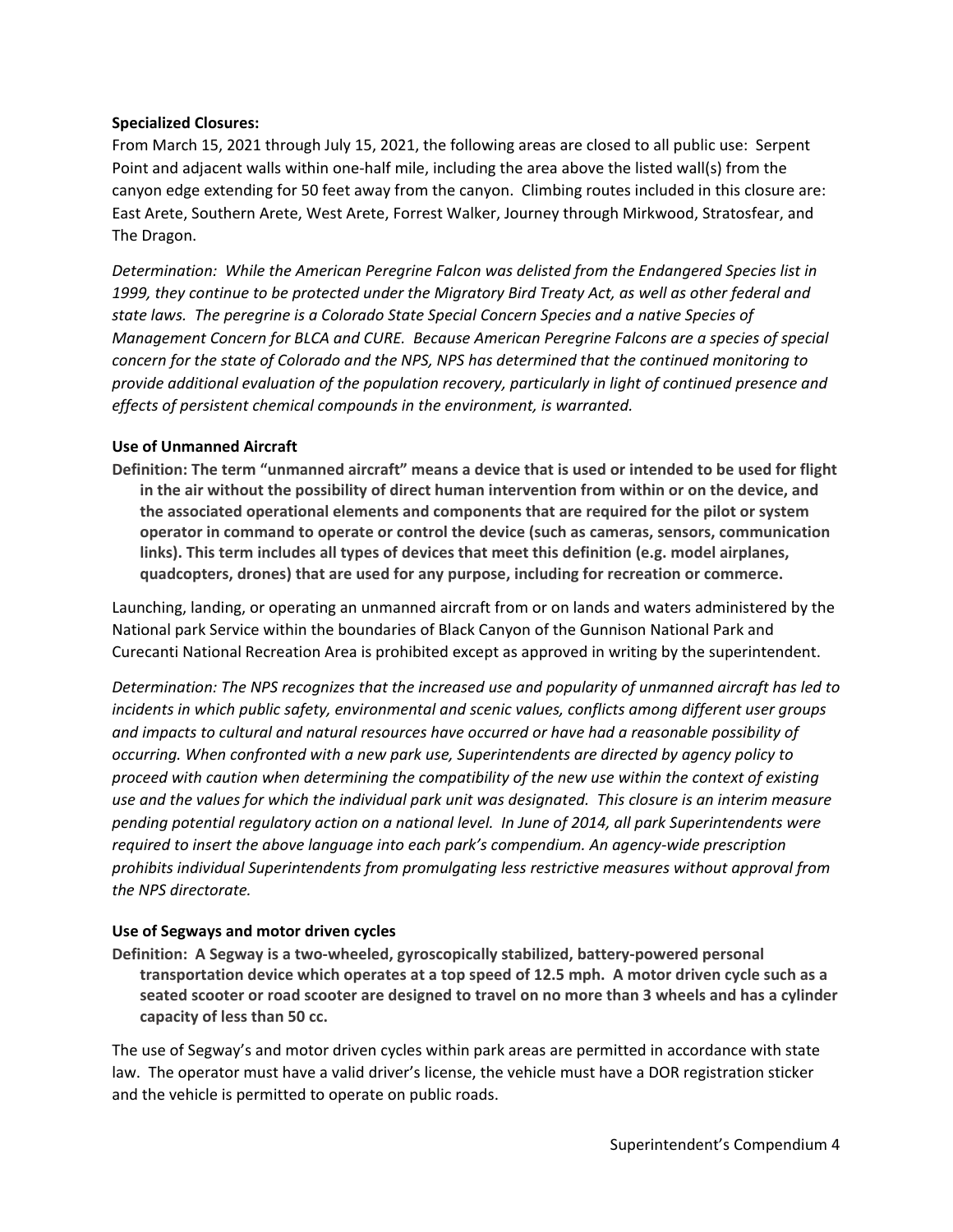The use of Segway's and motor driven cycles in park areas off of the established roadway by persons with disabilities may be allowed in accordance with an individual special use permit issued by the superintendent under 36 CFR 1.6.

*Determination: The NPS recognizes the use of Segway's and motor driven cycles are not designed and utilized solely by mobility impaired persons. For individuals without mobility impairments, the use of Segway's and motor driven cycles are permitted to operate on public roads only. The use of Segway's and motor driven cycles by persons with disabilities may be appropriate in other locations. Authorizing this use by permit gives the NPS the opportunity to ensure users understand use limitations, potential hazards due to other visitor use activities, fluctuating water levels and additional safety concerns.*

### **(a)(2) Designate areas for a specific use or activity or impose conditions or restrictions on a use or activity.**

### *The following climbing practices are prohibited:*

- The placement of new fixed anchors which would result in rock alteration during installation when the ability to place removable protection is available. Exceptions must be approved in advance by the Chief Ranger or Superintendent.
- On an existing route, the placement of fixed anchors which would result in rock alteration, unless existing fixed anchors are deemed unsafe or in the event the first ascensionist has supplied park staff with a written request that an additional fixed anchor be placed on a route for safety reasons.
- **Definition: "fixed anchor hardware requiring rock alteration for installation" refers to manufactured hardware, specifically bolts that require the drilling of rock for installation and is left in the rock by a climbing party after the completion of the climb.**
- The use of non-climbing specific hardware (i.e. concrete anchors, home manufactured equipment, etc.)
- The use of motorized equipment for drilling.
- The placement of new fixed belay/rappel stations when the ability to place adequate removable protection is available. Exceptions must have prior written approval by park staff.
- Bolting shall be allowed only in the development of new climbing routes and only in sections of the route that have no rock features adequate for the placement of removable anchors. Prior authorization is required.
- The installation and removal of pitons except when no other means exist to protect the climbing party.
- The caching or leaving of unattended equipment in any area other than a designated campsite unless:
	- ° The climbing party intends to return to continue the climb.
	- The placement does not exceed a period of 14 days, and either the climbing party remains in the Park during the 14 days period or approval is received from Park staff prior to departure and notification of intended return date is made.
- The intentional development of approach trails.
- The building of "cairns" or marking of approach trails.
- The removal of rock from its natural position unless it has been determined the rock poses a significant risk to the climbing party or a future climbing party.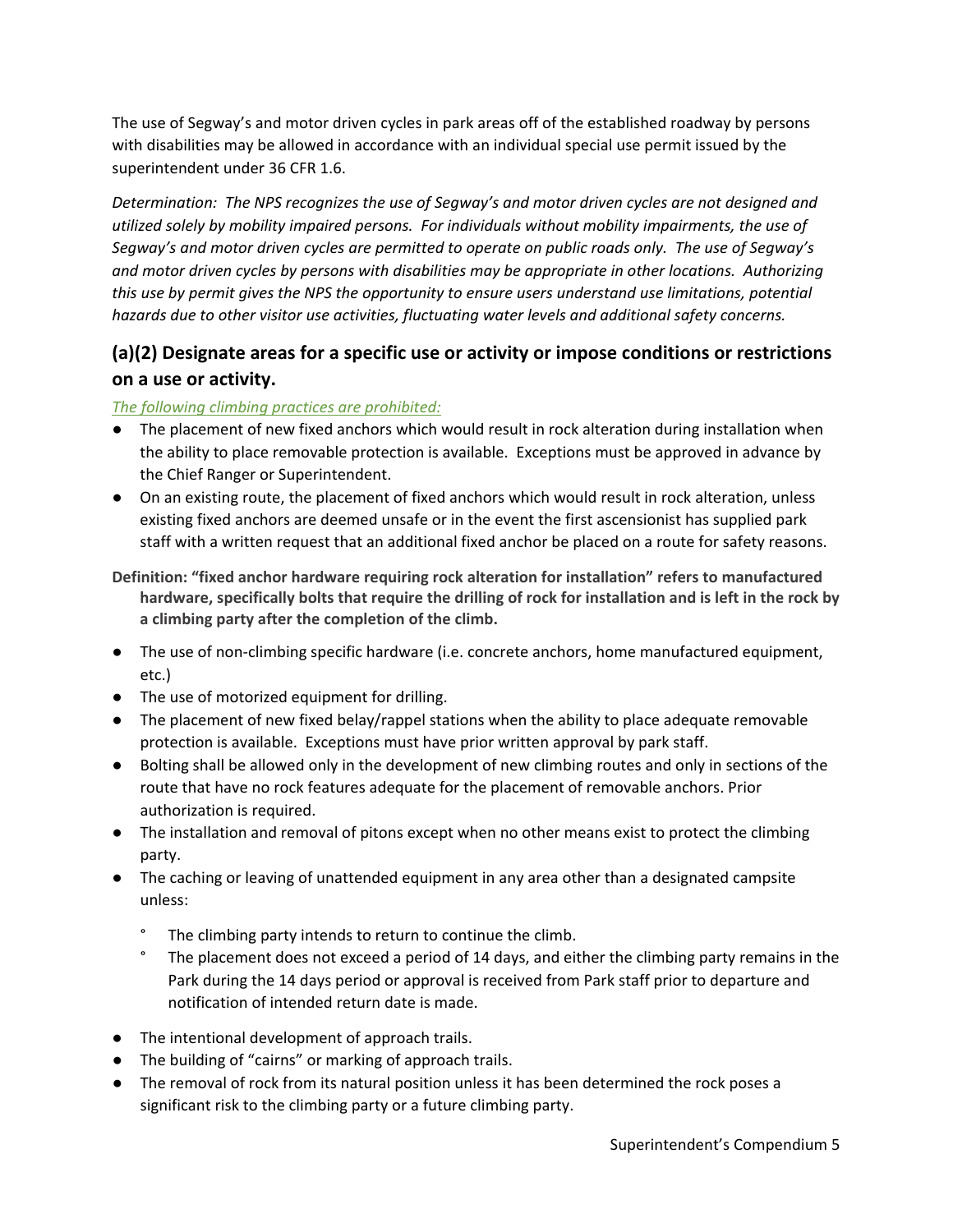- Chipping or the gluing on of holds.
- Removal of vegetation from the base of climbs, belay ledges or cracks.
- The use of temporary anchors unless adequate padding is used between the rope and bark surface to prevent tree damage.
- High lines.
- The anchoring of slack lines to natural vegetation or park property.

*Determination: The Black Canyon has long been established as a traditional area where bolts are kept to a minimum, if used at all. The inner canyon within the Park is a pristine wilderness area. These regulations are intended to preserve the natural character of cliff faces and preclude visual and auditory disturbances. Refer to the "Black Canyon of the Gunnison NP Interim Climbing Management Plan".*

### *Boating and Water Use Activities:*

The following areas are closed to boating and shoreline entry:

- Crystal Dam downstream from the dam 200 yards
- 100 yards within the Gunnison Tunnel Diversion Dam
- Additional regulations include:
	- ° All watercraft that is mechanically propelled is subject to inspection for AIS, (Aquatic Invasive Species)
		- ° This includes gas, diesel, or electric motors.
		- ° Pursuant to CRS Title 33-10.5
	- No trailer may enter the water on Morrow point or Crystal Reservoirs without prior inspection Pursuant to CRS Title 33-10.5 -103 (II)
	- Exempt watercraft include:
		- ° Canoe, Kayak, Belly Boat, Float Tube, Inner Tube, Raft, Sail Board, Paddleboard, Foldable Plastic Boat without mechanical power.

## <span id="page-5-0"></span>**36 CFR §1.6 – Activities That Require a Permit**

#### **Wilderness Use Permit System:**

A permit is required for all wilderness use for both day and overnight for the inner canyon access routes, overnight upland wilderness and backcountry use, technical climbing, and all river use. No permit is required for day use in the upland Wilderness or backcountry.

*NOTE: Only overnight backpackers or boaters (kayakers) accessing the Park Wilderness from the East Portal require a permit, all day-users would not need a permit.*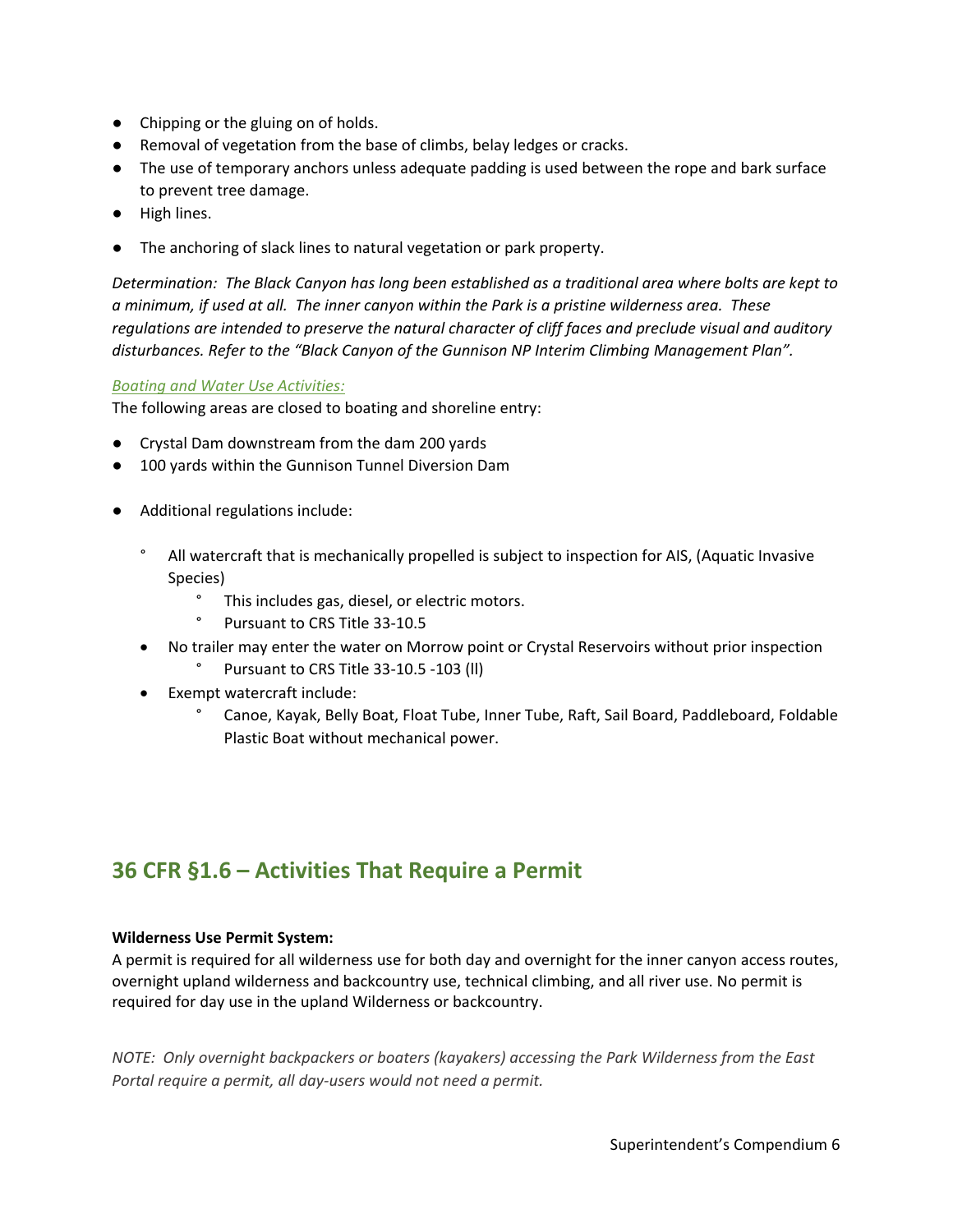### **Red Rock Canyon Permit Policy:**

- Group size is limited to 4 people; groups may be split to meet requirement, but there is a 4-person per campsite limit.
- Overnight use is limited to 3 days/2 nights per visit.
- One parking space per group, for a total of 3 vehicles, is permitted. Private vehicles must park in designated parking area and may not drive beyond the "green gate" whether it is open or closed.

*Determination: This interim management plan for restricting access into Red Rock canyon is established in order to protect park resources, provide a quality wilderness experience for visitors, and gather information necessary for the long-term protection of this scenic area of the Park.*

**River Assisted Backcountry Travel (RABT): Defined as the transient travel on the Gunnison River using a portable, personal raft (typically pack rafts). River Assisted Backcountry Travel is allowed under the following conditions:**

- Permit Required: The group must have a backcountry permit with River Assisted Backcountry Travel designation regardless of the duration of the trip.
- PFDs: A type III or Type V PFD must be worn by every person while on the river or while lining or portaging near rough water. 36 CFR § 3.7.
- Multiple Crossings: Multiple crossings/launches are approved if the permitted itinerary requires them.
- Self-Carried: Any pack raft or devices used on the river for River Assisted Backcountry Travel must be carried in and out by the person. 36 CFR  $\S$  1.5.

### **Vernal Mesa Day Use Permit Policy:**

Access to the newly acquired lands (formerly known as the Sanburg Land Conservation Easement, acquired in 2017) requires a special use permit issued by the Superintendent.

### **Permit required for:**

2.10(b (9) Camping along the CLOSED S. Rim drive is permitted beyond Pulpit Rock Overlook during winter season when the drive is CLOSED beyond the Visitor Center.

*NOTE: The Park amphitheater and the associated parking lot, and the Pulpit Rock parking lot are designated locations for 1st amendment activities. A map which designates these areas, will be available upon request, in the office of the superintendent.*

### **36 CFR §4.11 – VEHICLE LOAD, WEIGHT AND SIZE LIMITS**

(a) The following load, weight and size limits, which are more restrictive than State law, apply to the roads indicated under the terms and conditions, and/or under permit as noted: Overall vehicle length with trailer may not exceed 22 feet on the East Portal road.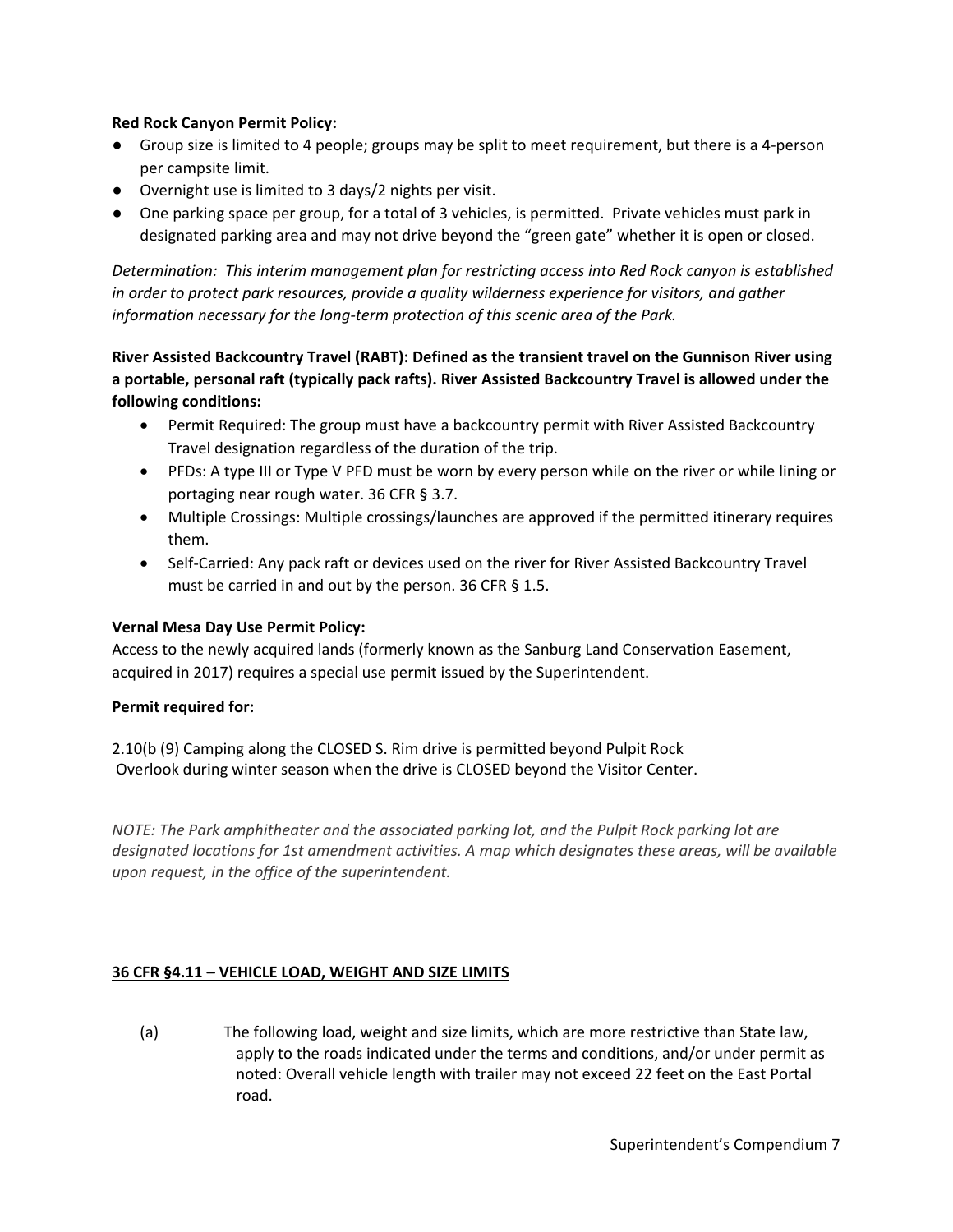*Determination: Due to the narrow and steep grade of East Portal road, it is no safe for vehicles over 22 feet to travel on the road. Two-way travel is not feasible with oversized vehicles.* 

# <span id="page-7-1"></span><span id="page-7-0"></span>**36 CFR §2 – Resource Protection, Public Use, and Recreation**

## **36 CFR §2.1 – Preservation of Natural, Cultural and Archeological Resources**

(a)(1)(i) Antler gathering is prohibited throughout the Park.

- (a)(4) Wood gathering is prohibited throughout the Park.
- (a)(5) The following conditions are in effect for walking, climbing, entering, ascending, or traversing the listed archaeological or cultural resource, monuments, or statues: (Not applicable)

(b) Hiking or pedestrian traffic is restricted to the durable surface of the trail tread or walkway on all developed trails, overlooks, day use picnic areas, parking lots, and campgrounds, except where access into or out of climbing areas may require some off-trail use.

<span id="page-7-2"></span>(c)(1) Collection of edible fruits, berries and nuts may be gathered by hand for personal consumption only and not for the purpose of sale or exchange. (Permit Required)

## **36 CFR §2.2 – Wildlife Protection**

(d) Transporting lawfully taken wildlife through the Park is prohibited. However, wildlife lawfully taken on private lands or on lands within Black Canyon of the Gunnison National Park along the East Portal road, or taken on lands adjacent to the Park which are accessed by an NPS permitted right of way, may be transported on Park roads for the sole purpose of exiting the Park.

(e) Use of an artificial light to view wildlife is prohibited within the Park.

### <span id="page-7-3"></span>**36 CFR §2.3 – Fishing**

(a) Fishing is authorized within the park in accordance with federal and state law.

- (d)(2) Possession or use of live or dead minnows or other bait fish, amphibian, non-preserved fish eggs or roe is not permitted.
- (d)(4) In accordance with federal statutory law, commercial fishing is authorized in the following areas, under the conditions noted. (Not applicable)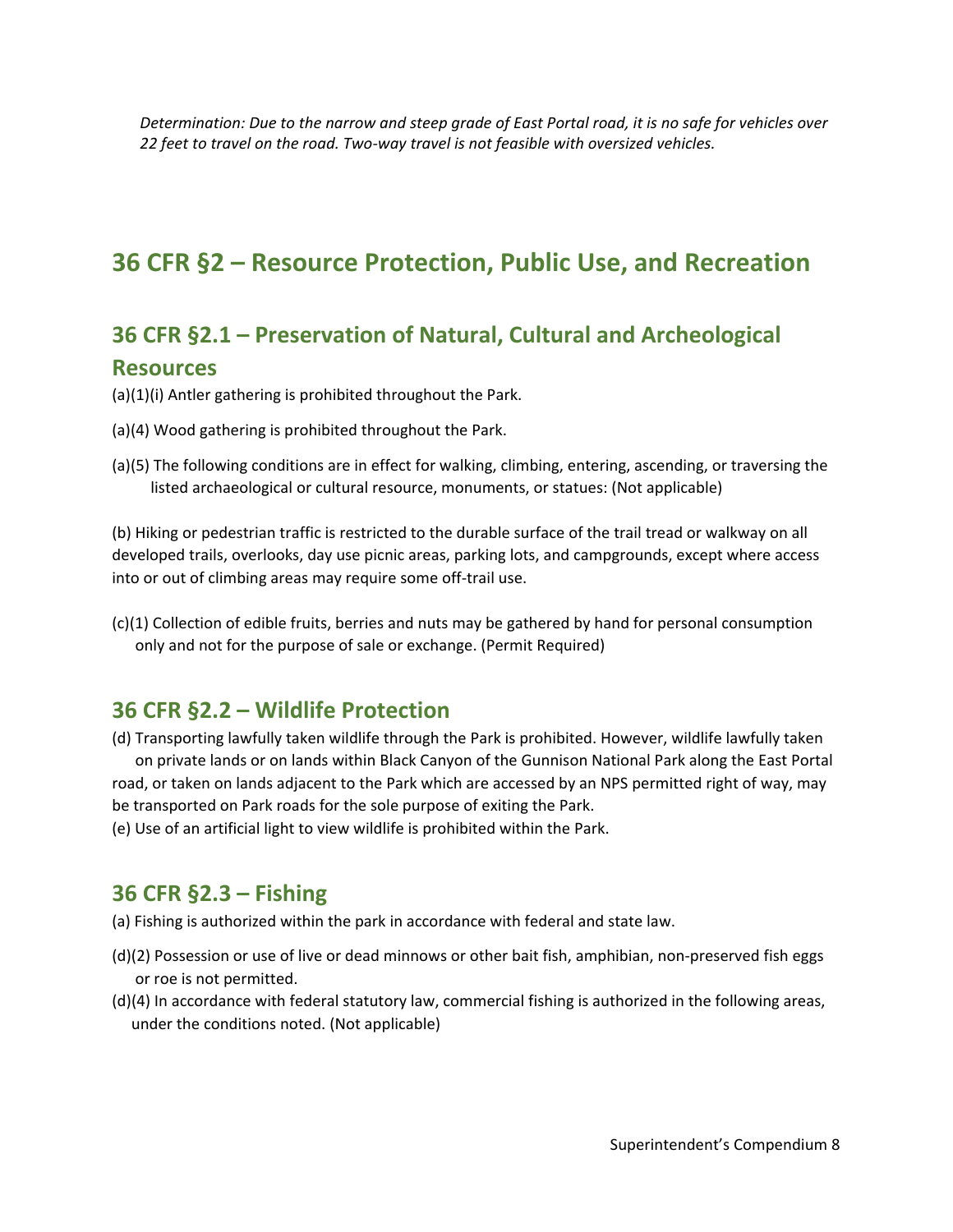# <span id="page-8-0"></span>**36 CFR §2.4 – Weapons, Traps, and Nets**

*Section 512, of the Credit Card Accountability Responsibility and Disclosure Act of 2009, P.L. 111-24, 123 Stat. 1764-65, allows persons to possess firearms while in units of the National Park and National Wildlife Refuge Systems if they are in compliance with applicable federal and state law. Specifically, Section 512 (b) states:*

The Secretary of the Interior shall not promulgate or enforce any regulation that prohibits an individual from possessing a firearm including an assembled or functional firearm in any unit of the National Park System or the National Wildlife refuge System if:

(1) The individual is not otherwise prohibited by law from possessing the firearm; and

(2) The possession of the firearm is in compliance with the law of the State in which the unit of the National Park System or the National Wildlife Refuge System is located.

# <span id="page-8-1"></span>**36 CFR §2.10 – Camping and Food Storage**

(a) Within the developed campgrounds, no more than two primary recreational camping units per site, (car, pickup, motorhome, van, pop-up trailer, in which people are sleeping). Maximum of eight people per site. Vehicles must be parked within established parking areas at the site.

- Registered sites must be occupied. "Occupied" implies the site has been slept in once within a 12 hour period.
- Camping is limited to a visit of fourteen (14 day) consecutive nights for a total of 30 days during the calendar year.
- Tent camping or the overnight occupancy of camper vehicles, such as, pickups, coaches, trailers, and motorhomes is restricted to designated, developed campsites in the following areas:
	- ° South Rim campground
	- ° East Portal campground
	- ° North Rim campground

\* To protect limited forest resources at the North Rim Campground, the practice of securing or tying camping/sleeping equipment to trees is prohibited.

(b)(9) The use of generators in the South Rim campground is prohibited when Loop B is open, and electricity is being provided. Camping along the CLOSED S. Rim drive is permitted beyond Pulpit Rock Overlook during winter season when the drive is CLOSED beyond the Visitor Center.

(d) Conditions for the storage of food are in effect, as noted, for the following areas:

- North and South Rim campgrounds and East Portal campground
- In established wilderness campsites (Warner Point, Gunnison, Long Draw, Tomichi, Red Rock Canyon, SOB, Slide Draw, North River and Margaritaville)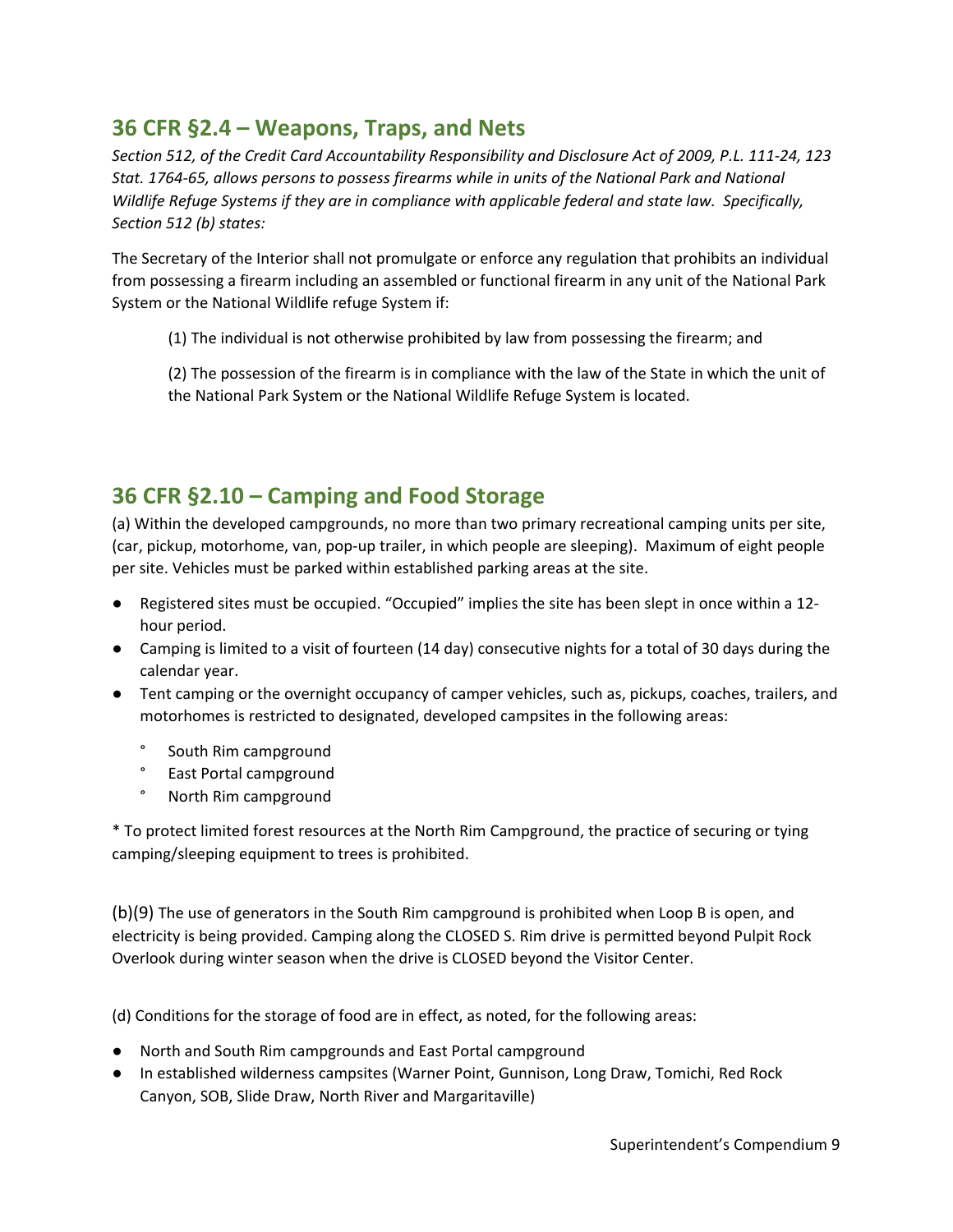# <span id="page-9-0"></span>**36 CFR §2.14 – Sanitation and Refuse**

(a)(2) The use of government refuse receptacles or facilities for dumping household, commercial or industrial refuse, brought as such from private or municipal property may be allowed under the following conditions: (Not applicable)

(a)(9) Inner canyon visitors must use vault toilets, available along the Gunnison River at Gunnison and Warner campsites, for the disposal of human body waste. Otherwise, all solid human waste must be packed out in an appropriate WAG (Waste Alleviation Gel) system or buried in at least 6" deep cathole at least 100 feet from water (200 feet recommended when possible), camps, or trails. All toilet paper and hygiene products must be packed out.

# <span id="page-9-1"></span>**36 CFR §2.15 – Pets**

**Definition: "Pet" means dogs, cats, or any animal that has been domesticated. (36 CFR 1.4)**

(a)(1) Pets are permitted only in picnic areas, campgrounds, parking lots, trails to overlooks, and along roads currently open to vehicles. They are prohibited in non-developed areas and on all trails except Chasm View Nature Trail and Rim Rock Trail. The following structures and activities/or areas are closed to the possession of pets:

- Ranger conducted hikes or tours and Visitor Center
- Within the wilderness area and access trails:
	- ° Oak Flat Trail
	- ° North Vista Trail
	- ° Warner Point Nature Trail
	- ° Upland Trail
	- ° Deadhorse Trail
	- ° NOTE: Due to established use on lands previously under BLM jurisdiction, pets are permitted upstream from Chukar Trail to Margaritaville Campground.
- On designated cross-country ski or snowshoe trails, including that portion of the South Rim road closed west of the Visitor Center by snow.

(a)(5) Pet excrement must be disposed of in accordance with the following conditions:

● Pet excrement must be picked up by pet owners and then must be disposed of in trash receptacles.

## <span id="page-9-2"></span>**36 CFR §2.16 – Horses and Pack Animals**

(a) The following animals are designated as pack animals: Horses, burros, mules, or other hoofed mammals.

(b) The use of horses or pack animals is permitted on the following trails, routes, or areas:

● Deadhorse trail, North Rim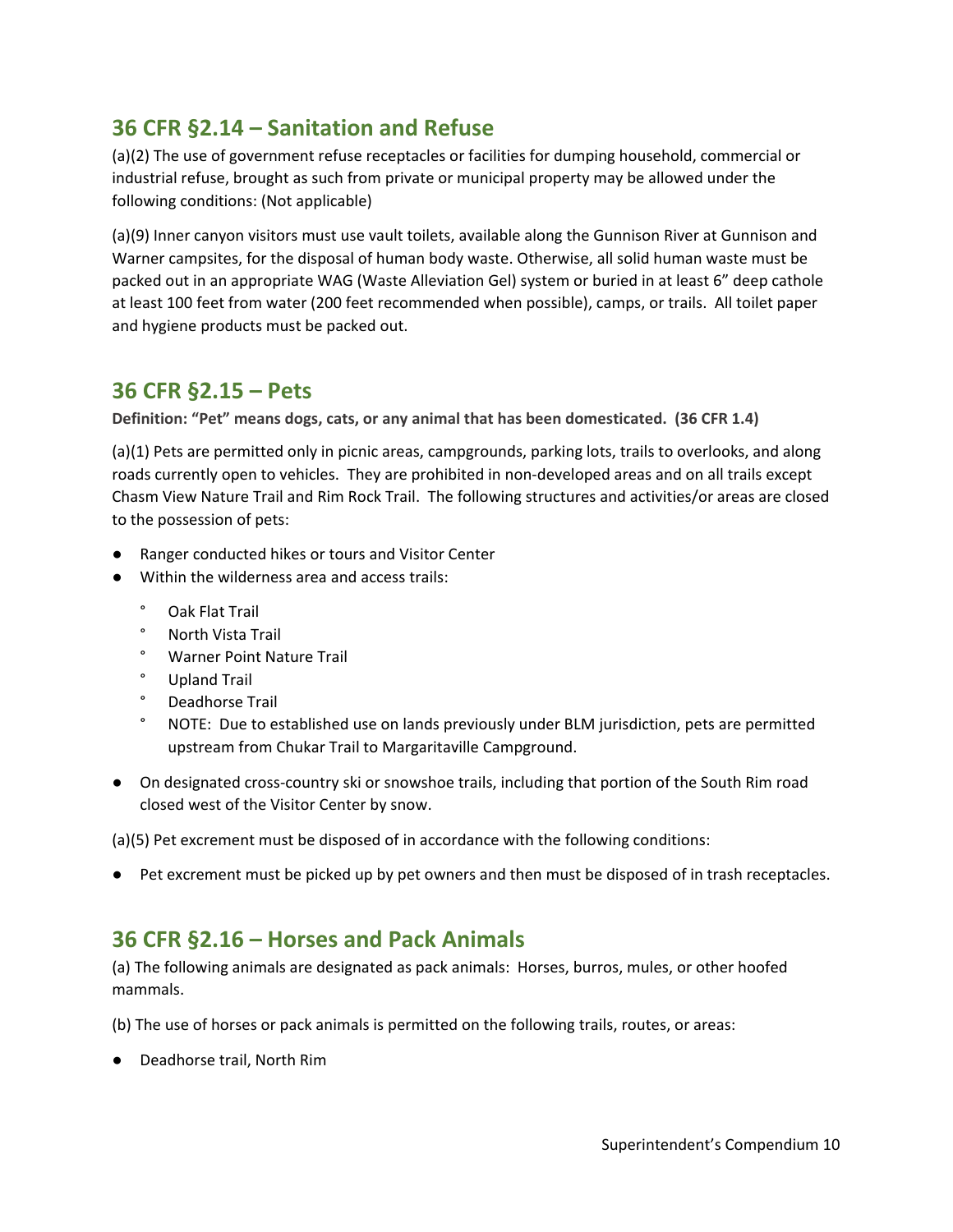(g) The use of horses and pack animals is prohibited in all other Park areas unless authorized by a grazing use permit approved by the Superintendent. Other conditions concerning the use of horses or pack animals:

- Picketing or tying livestock to natural features such as trees is prohibited.
- Grazing is prohibited. All hay utilized within the Park must be certified as weed free in compliance with Montrose County standards.
- Horses are prohibited in the North Rim campground except during transport in a trailer.

## <span id="page-10-0"></span>**36 CFR §2.18 – Snowmobiles**

(c) In addition to 36 CFR, Section 2.18, Snowmobile use is allowed under 36 CFR, section 7.53 (a)

(1) During periods when snow depth prevents regular vehicle travel to the North Rim, snowmobiling will be permitted on the graded, graveled North Rim Drive and parking areas from the north boundary to the North Rim Campground and also to the turnaround.

(2) On roads designated for snowmobile use, only that portion of the road or parking area intended for other motor vehicle use may be used by snowmobiles. Snowmobile use outside designated routes is prohibited.

# <span id="page-10-1"></span>**36 CFR §2.22 – Property**

(a)(2) Vehicles may be left unattended in excess of 24 hours at locations within the Park if a Wilderness use permit has been obtained in advance. The permit must distinguish the vehicle by description; identify the location where the vehicle will be parked and the duration of stay.

(3) Vehicles may be left unattended within the developed campgrounds at the South and North Rim.

## <span id="page-10-2"></span>**36 CFR §2.23 – Recreation Fees**

(b) Recreation fees, in accordance with 36 CFR part 71, are established for the following entrance fee areas, and/or for the use of the following specialized sites, facilities, equipment or services, or for participation in the following group activity, recreation events or specialized recreation uses:

| \$30.00 |
|---------|
| \$55.00 |
| \$15.00 |
| \$25.00 |
|         |

### Campground Fees

*Note: All expanded amenity fees are discounted 50% for Interagency Senior/Access pass holders. Former Golden Age Access passes are still valid. A limited service fee (50% of full price) is charged for all campgrounds when water is unavailable.*

South Rim Loop A & C \$16.00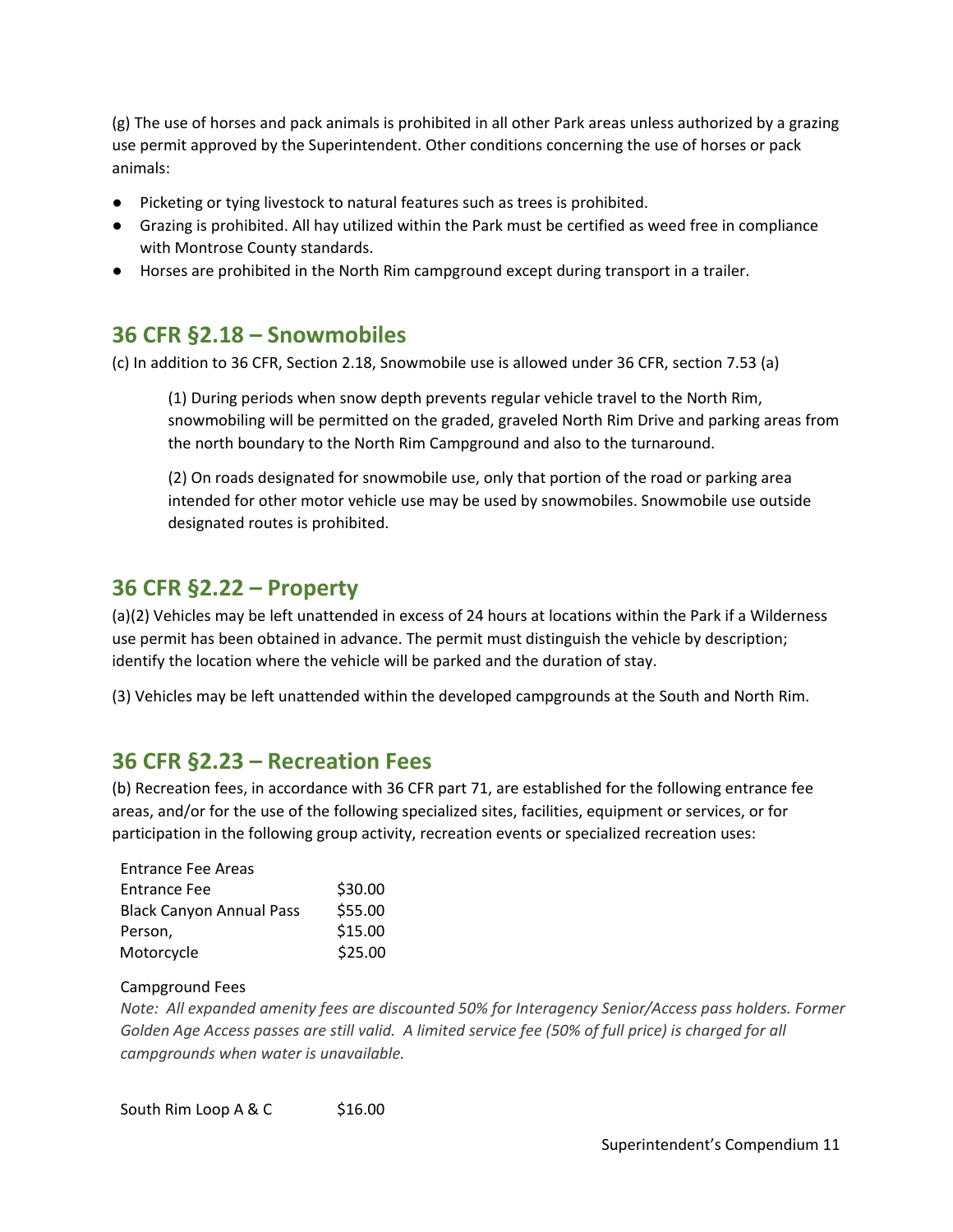North Rim \$16.00

### <span id="page-11-0"></span>**36 CFR §3.8 – What Vessel Operations are Prohibited?**

(a)(4) Motorized vessels from 200 yards downstream of the Crystal Dam to 100 yards upstream of the Gunnison Tunnel Diversion Dam.

## <span id="page-11-1"></span>**36 CFR §4.11 – Vehicle Load, Weight, and Size Limits**

(a) The following load, weight, and size limits, which are more restrictive than State law, apply to the roads indicated under the terms and conditions, and/or under permit as noted:

● Overall vehicle length with trailer may not exceed 22 feet on the East Portal Road.

## <span id="page-11-2"></span>**36 CFR §4.30 – Bicycles**

a) Bicycle use is permitted on park roads and parking areas.

**Definition: The term "e-bike" means a two- or three-wheeled cycle with fully operable pedals and an electric motor of less than 750 watts (1 h.p.).** 

E-bikes are allowed in Black Canyon of the Gunnison National Park where traditional bicycles are allowed. E-bikes are prohibited where traditional bicycles are prohibited. Except where use of motor vehicles by the public is allowed, using the electric motor to move an e-bike without pedaling is prohibited.

A person operating an e-bike is subject to the following sections of 36 CFR part 4 that apply to the use of traditional bicycles: sections 4.12, 4.13, 4.20, 4.21, 4.22, 4.23, and 4.30(h)(2)-(5).

Except as specified in this Compendium, the use of an e-bike within Black Canyon of the Gunnison National Park is governed by State law, which is adopted and made a part of this Compendium. Any violation of State law adopted by this paragraph is prohibited.

# <span id="page-11-3"></span>**36 CFR §5.5** – **Commercial Photography**

(a) Commercial filming of motion pictures or television involving the use of professional casts, settings, or crews, other than bona fide newsreel or news television, requires a permit.

Still photography of vehicles, or other articles of commerce or models for the purpose of commercial advertising requires a permit.